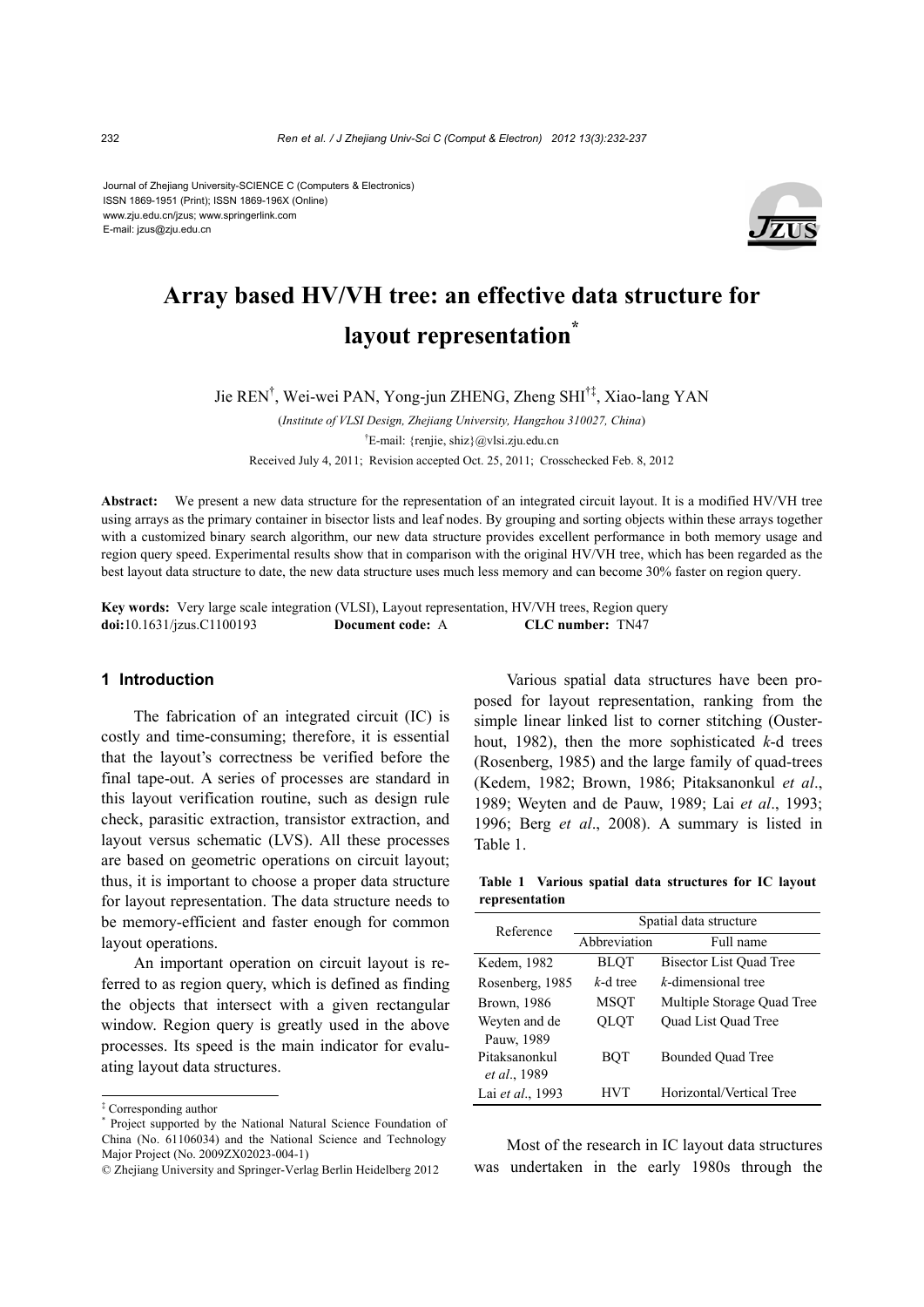mid-1990s. This area has not been very active since then. However, it is believed that there remain opportunities for developing better layout data structures (Samet, 1990a; 1990b; Mehta, 2005).

Comprehensive experiments comparing HVT with BQT, *k*-d, and QLQT showed that the data structures ordered from best to worst in terms of space requirements were HVT, BQT, *k*-d, and QLQT. In terms of region query speed, the best data structures were HVT and QLQT followed by BQT and finally *k*-d (Samet, 2006; Mehta and Zhou, 2008). Since it was published, HVT has been the data structure of choice in terms of both memory usage and region query speed.

An HV/VH tree consists of alternate levels of Hand V-nodes. An H-node splits the 2D space assigned to it into two halves with a horizontal bisector, while a V-node does the same with a vertical bisector. An H/V-node is not split if the number of objects assigned to it is less than some fixed threshold. In such a case, the node is marked as a leaf node, and objects in it are stored into a single linked list. This threshold is referred to as the HV-threshold.

Objects intersecting an H/V-node's bisector are stored in the bisector list of the node. Bisector lists of HVT are implemented with binary cut trees (Kedem, 1982; Lai *et al*., 1993). A horizontal bisector is divided into identical halves by a vertical cut-line, and objects intersecting with it are stored in cut tree's root. Other objects are assigned to either the left or the right child of the root node, depending on its relative position to the vertical cut-line. Then we repeat this procedure to both children of the root recursively. The subdivision is stopped when the number of objects in a cut tree node is less than another fixed threshold, which we call the B-threshold. Cut tree nodes also use a linked list to store objects.

In our method, cut trees and linked lists are all replaced with arrays; thus, a considerable number of pointers are eliminated and the memory usage is reduced. Meanwhile, by well-organizing and applying a customized binary search algorithm to these arrays, the region query speed of our data structure is also competitive. By experiments, we show that the array based HV/VH tree is faster than all its rivals on region query and uses the least memory at the same time.

#### **2 Array based HV/VH tree**

Array based HV/VH trees are similar to HV/VH trees. They are also composed of alternate levels of Hand V-nodes. The HV-threshold and B-threshold we mentioned above remain valid in the new data structure. For convenience, we will use ABHVT for array based HV/VH tree in the following text.

Fig. 1 shows a sample layout and its corresponding implementation of both HVT and ABHVT.



**Fig. 1 The sample layout (a), HVT implementation (b), and ABHVT implementation (c)** 

The horizontal dashed line in (a) is the bisector of the root node (an H-node). It divides the layout into two halves. Objects intersecting this divider compose the root's bisector list, and the bisector list contains three objects A, C, and E. Then the procedure is repeated for the lower and upper halves of the layout in a recursive manner. The vertical dashed line in (a) is the bisector of the upper half. The lower half is not further divided since the number of objects in it is two, which equals the HV-threshold

Comparison of Figs. 1b and 1c shows that the major difference between HVT and ABHVT locates in leaf nodes and bisector lists. In HVT, linked lists are used as the container for layout objects and bisector lists are implemented with cut trees, whereas in ABHVT, both leaf nodes and bisector lists are implemented with plain arrays. With ABHVT, we can get rid of the complicated cut trees, and the array implementation also seems simple. However, this change would also cause serious degradation in the speed aspect due to the existence of very large arrays. These large arrays usually belong to bisector lists of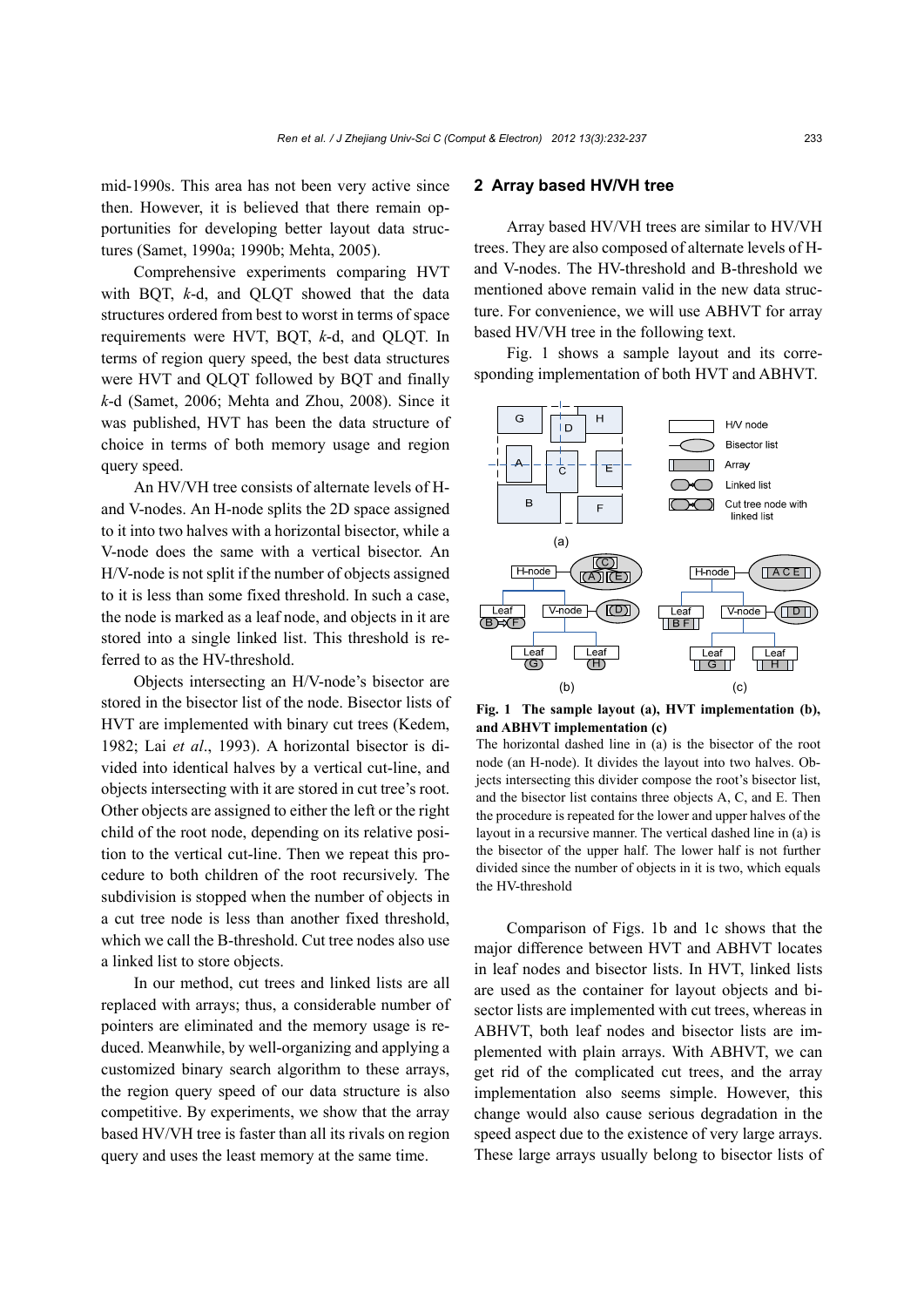high-level H/V-nodes. In the following sections, we will show how we eliminate this adverse effect.

# **2.1 Optimization to bisector list arrays**

The optimization process consists of two steps, grouping and sorting. Here we take a horizontal bisector list for demonstration. Vertical bisector lists can be handled in a similar manner. Note that, if the number of objects in a bisector list is smaller than the B-threshold, no optimization is performed. For leaf node arrays, no optimization is performed either, since their array-size is also limited by the HV-threshold. A full check is always performed to small arrays during region query.

Given a horizontal bisector list containing more objects than the B-threshold, first we partition its objects into several subgroups (if needed); thus, within each subgroup, the objects are of similar width. In Fig. 2, the 12 objects are divided into two subgroups G1 and G2. Objects C and H are picked out because their widths are obviously larger than those of the others.



**Fig. 2 Optimization to a horizontal bisector list**

Then, we sort each subgroup by the left boundary coordinate of the objects. See the array marked by 'After sorting' in Fig. 2. Within each subgroup, there is a guarantee that

Array[*i*].lx≤Array[*j*].lx, if *i*<*j*.

Array[*i*].lx stands for the left boundary coordinate of the *i*th object of the subgroup array.

Additionally, we keep two integers in the bisector list to record its boundaries in the orthogonal direction of the bisector. See y lower bound and y upper bound in Fig. 2.

### **2.2 Binary search algorithm**

The binary search algorithm is vital in making ABHVT's region query fast. It takes in a subgroup along with a search window, and tries to obtain a minimal subset of the subgroup. The subset obtained guarantees that any objects out of it definitely do not intersect with the search window.

Assume Fig. 3 depicts the corresponding layout of a subgroup, where window.x1 and window.x2 are the left and right boundaries of the search window, respectively, and max\_width is the maximal object width of this subgroup. Fig. 3 shows that the array is divided into four zones by three vertical cut-lines window.x1, window.x2, and window.x1−max\_width. For the four zones, we know:

1. Zone 1 and Zone 4 objects do not intersect with the search window.

2. Zone 3 objects intersect with the search window in the *x* direction.

3. Zone 2 objects probably intersect with the search window in the *x* direction.

Thus, objects of Zone 2 and Zone 3 are returned as the binary search result. They will be passed on for further checks. Note that, during binary search, we have no choice but to put Zone 2 objects into our results since they are suspects. And their presence degrades the efficiency of region query. However, we could diminish the quantity of Zone 2 objects by minimizing the parameter max\_width. This explains why we would group them and keep objects of similar width in the same subgroup in the first place.



**Fig. 3 Binary search with a horizontal subgroup array**

#### **2.3 Region query with ABHVT**

Region query with ABHVT can be implemented with a simple recursive procedure. The pseudo code in C is written below.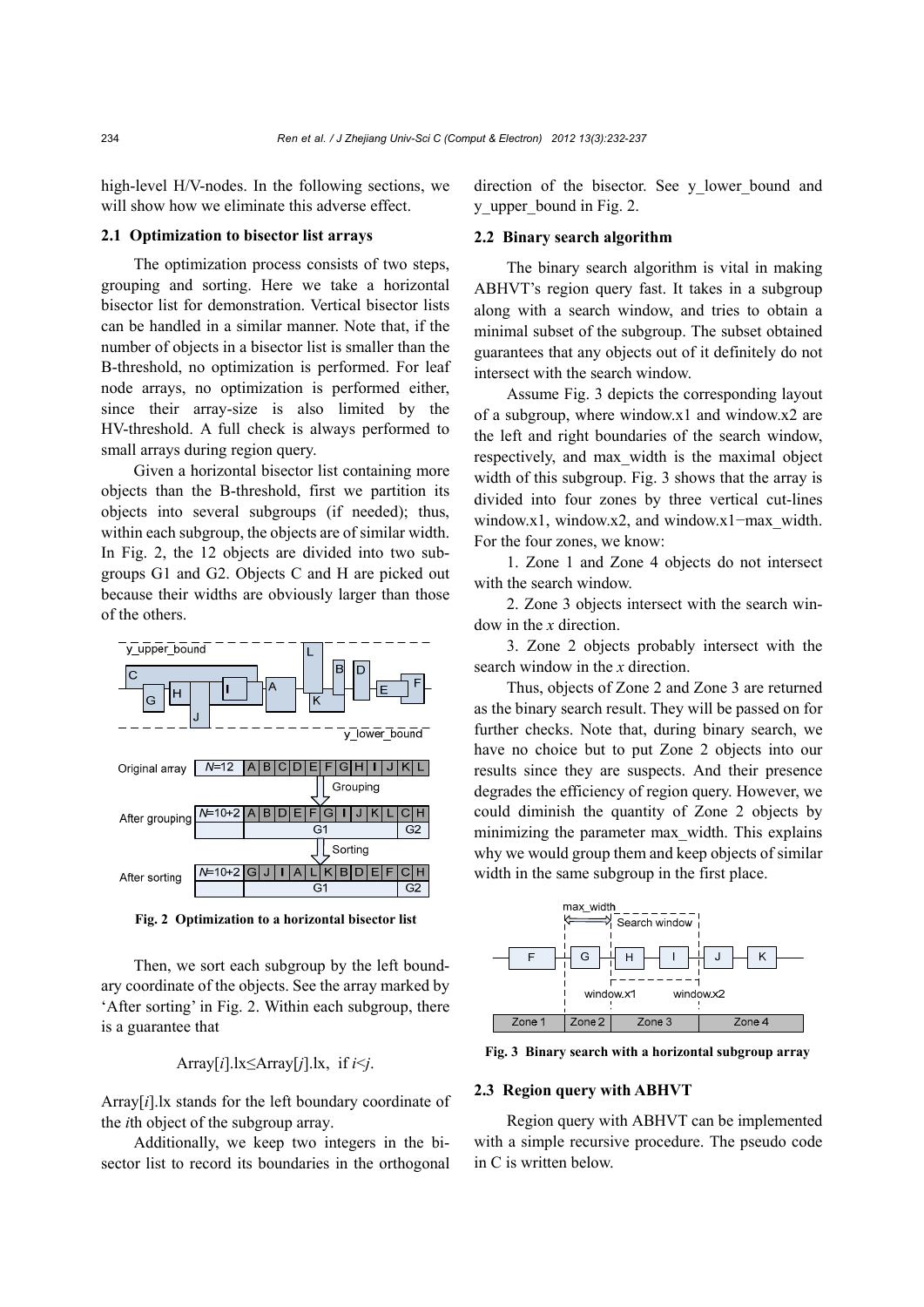```
region query(treenode, window) {
  // treenode could be either an H-node or a V-node 
  if (treenode is leaf node) { 
      perform full check to the leaf node array; 
   } 
  // blist stands for the bisector list of treenode; 
  if (blist intersects window) { 
      if (blist is horizontal) 
        region_query_to_hbisector(blist, window);
      else 
        region query to vbisector(blist, window);
   } 
  if (child1 intersects window) 
     region_query(child1, window);
  if (child2 intersects window) 
      region_query(child2, window); 
} 
region query to hbisector(blist, window) {
  if (window does not intersect y bounds of blist) 
      return; 
  foreach (subgroup) { 
  // window.x1 and window.x2 stand for the left and 
  // right bounds of window, respectively 
      int x0=window.x1–max_width; 
      int pos0=bisearch1(subgroup, x0); 
      int pos1=bisearch2(subgroup, window.x1); 
      int pos2=bisearch2(subgroup, window.x2); 
     foreach (object whose index\in[pos0, pos1))
         check intersection with window; 
     foreach (object whose index\in[pos1, pos2))
         if (divider of blist intersects window) 
           add this object to results immediately; 
         else 
           check intersection with window in y direction only; 
  } 
} 
int bisearch1(array, x) { 
  do binary search on array to find an index pos satisfying 
     arrav[pos-1].x1 \leq x and arrav[pos].x1 \geq x;
  return pos; 
} 
int bisearch2(array, x) { 
  do binary search on array to find an index pos satisfying 
     array[pos–1].x1≤x and array[pos].x1>x; 
  return pos; 
}
```
Continuing to use the previous horizontal bisector list example, the corresponding layout of its subgroup G1 is obtained, as shown in Fig. 4, in which all objects are relatively small. Our goal here is to find the objects intersecting with the search window with minimal calculations.

For Search 1, the entire subgroup can be skipped since by checking *y* boundaries, we know that none of the objects in G1 intersect with the search window.



**Fig. 4 Region query on subgroup G1**

For Search 2, we obtain three indices pos0, pos1, and pos2 by performing binary searches:

pos0=bisearch1(window.x1–max\_width), pos1=bisearch2(window.x1), pos2=bisearch2(window.x1).

Clearly, objects out of index range [pos0, pos2) do not intersect with the search window. Our search area is thus reduced from the entire array to the objects within range [pos0, pos2).

Normally, checking whether an object intersects with a rectangular window requires four comparisons, two in the *x* direction and two in the *y* direction:

```
window.x1≤object.x2, window.x2≥object.x1, 
window.y1≤object.y2, window.y2≥object.y1.
```
In ABHVT, however, these four comparisons are not always simultaneously necessary. In Fig. 4, since both the Search 2 window and the bisector list objects cross the bisector, *y*-direction comparisons are not needed for any object of G1. This is based on the fact that if two rectangles are crossed by a common horizontal line, then they must overlap with each other in the vertical direction. Furthermore, *x*-direction comparisons are needed only for objects within index range [pos0, pos1), while the objects within range [pos1, pos2) can be determined to be intersecting with the Search 2 window without any comparison.

## **2.4 Data structures**

A leaf node in ABHVT has an unsigned integer recording the array size and a pointer to the array header: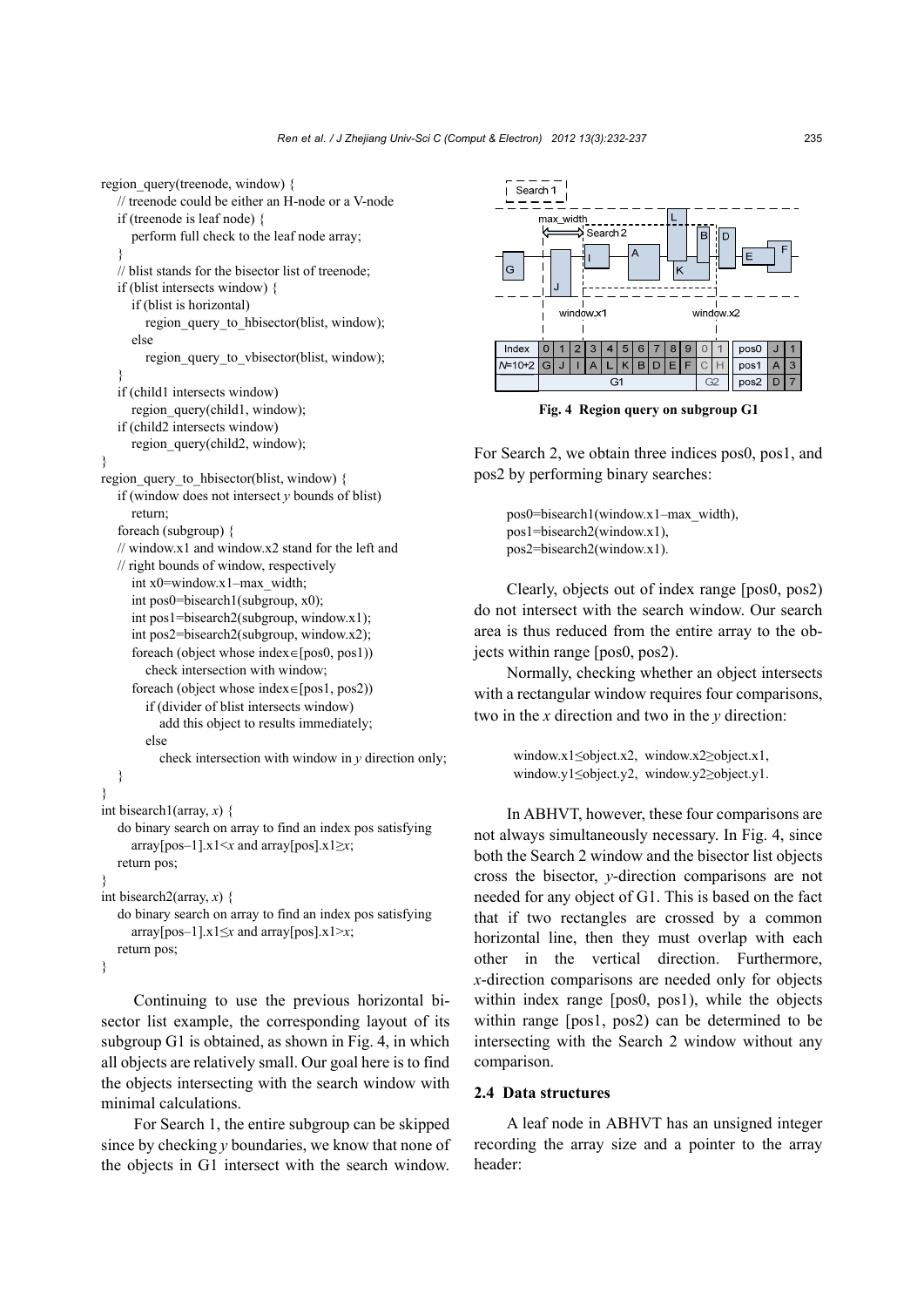|    | class CLeaf         |
|----|---------------------|
|    | size t count:       |
|    | CObject **obj list; |
| ۱. |                     |

A bisector list may contain several subgroup arrays, but we still use one single array for storage, and we record the starting indices for each sub-array.

|    | class CBisector{                              |
|----|-----------------------------------------------|
|    | size t count;<br>// total number of objects   |
|    | CObject **obj list;                           |
|    | int lower bound, upper bound;                 |
|    | size t num of groups;                         |
|    | int *max sizes; // max object width/height    |
|    | size t *group sizes; // size of each subgroup |
| }; |                                               |

An ABHVT tree node has two child-pointers, a divider of integer type, and a pointer to either a leaf node or a bisector list. With the dual use of the body field, an extra flag is needed to distinguish between the two cases. In order to save memory, we embed this flag into the integer mid at its highest bit (next to the sign bit).

```
class CTreeNode{ 
      CTreeNode *left, *right; 
      int mid; // bisector 
      union{ 
         CLeaf *leaf; 
         CBisector *bisector; 
      } body; 
};
```
Note that given a non-leaf H/V-node, if the number of objects in its bisector list is smaller than the B-threshold, a leaf instead of a bisector list will be created for the body field.

## **3 Experimental results**

We implemented QLQT and HVT to compare with ABHVT. All implementations were compiled with GCC 4.2.4 and the same optimization flag O2. Our test cases consisted of 10 circuits selected from IWLS 2005 benchmarks (Table 2). The B-threshold was fixed to 32 in all our tests.

# **3.1 Space**

To describe an object, we always need four integers to store object boundaries and one pointer for indexing. Memory used for this purpose is called

**Table 2 Ten circuits selected from IWLS 2005 benchmarks for testing** 

| Circuit    | Number of<br>objects $(\times 10^3)$ | Circuit     | Number of<br>objects $(\times 10^6)$ |
|------------|--------------------------------------|-------------|--------------------------------------|
| b01        |                                      | <b>DSP</b>  | 1.0                                  |
| b10        |                                      | <b>RISC</b> | 1.8                                  |
| ac97 ctrl  | 400                                  | ethernet    | 2.2                                  |
| h22        | 600                                  | vga_lcd     | 4.1                                  |
| <b>DMA</b> | 600                                  | h19         | 4.4                                  |
|            |                                      |             |                                      |

'object-description', and it is necessary for any kind of layout data structure. Hence, it makes sense that we exclude them in comparing memory usage between QLQT, HVT, and ABHVT.

Fig. 5 shows the results of our tests for space. The *x* coordinate of the chart is the HV-threshold and the *y* coordinate is the average number of bytes required per object (not including object descriptions). Data was collected on a 64-bit Linux server, where an integer takes four bytes and a pointer takes eight. ABHVT completely outperformed its two rivals. At a typical HV-threshold of 64, ABHVT, HVT, and QLQT used 1.52, 9.9, and 15.92 bytes of memory per object, respectively. Note that ABHVT used even less memory than the method of simply representing a layout with a single linked list.



**Fig. 5 Memory usage vs. the HV-threshold**

## **3.2 Time**

Fig. 6 plots the speedup factor of HVT and ABHVT, both compared with QLQT. The speedup factor is defined by dividing the region query time of HVT or ABHVT by that of QLQT. The *x* coordinate remains the HV-threshold. The *y* coordinate is the speedup factor. At each HV-threshold value, thousands of random region queries were performed for each layout, and the average speedup factor of the 10 layouts was used for plotting.